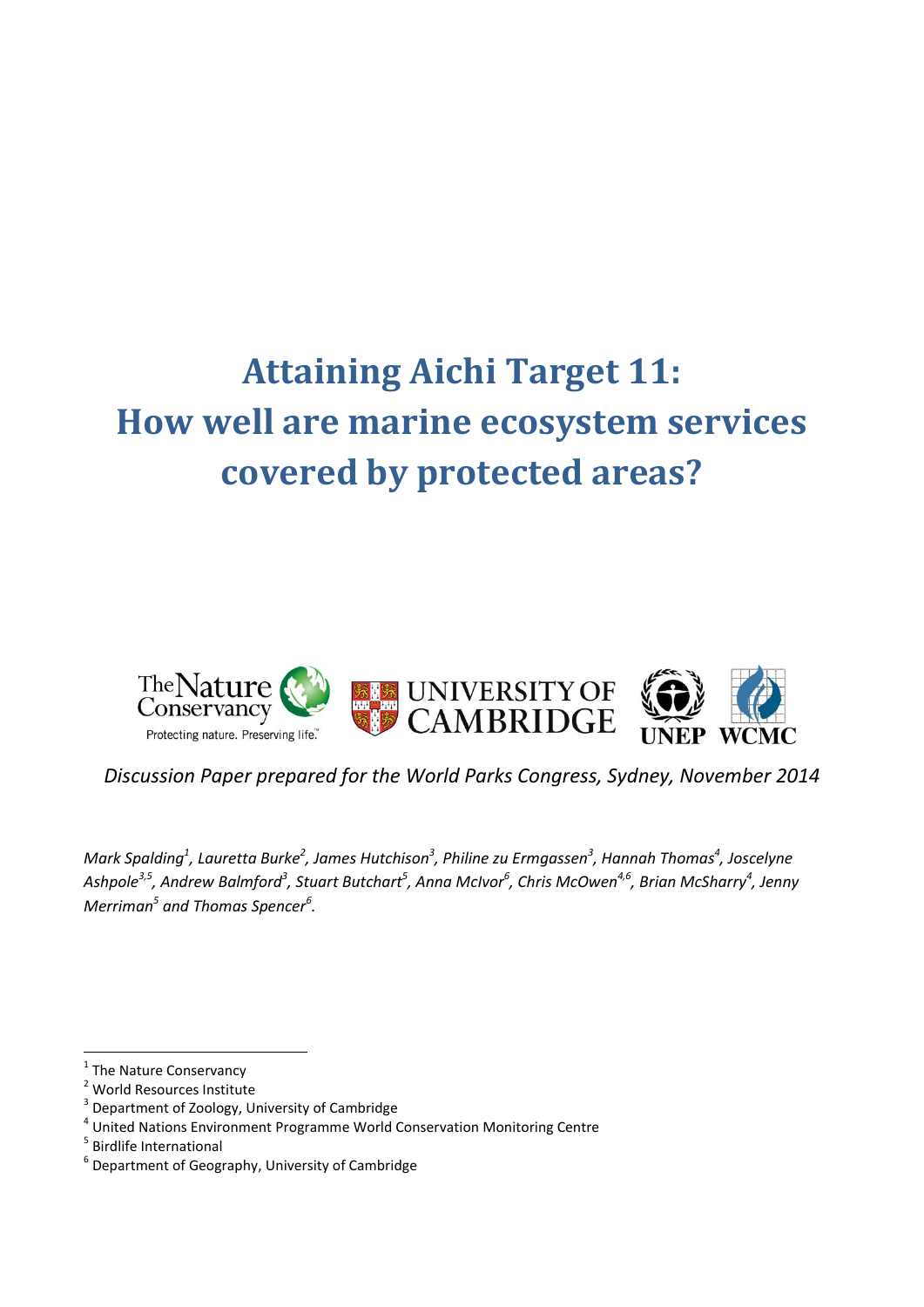# **The policy challenge**

The spatial coverage of marine and coastal protected areas worldwide has shown a rapid increase in recent years. Over 32% of the world's coral reefs and over 36% of the world's mangrove forests now fall within protected areas. However, simple measures of extent are insufficient for assessing progress toward achieving global targets. Notably, the CBD Aichi Target 11 calls for 'at least 17 per cent of terrestrial and inland water areas, and 10 per cent of coastal and marine areas, **especially areas of particular importance for biodiversity and ecosystem services**' to be protected. There is, therefore, an urgent need to assess how well protected areas cover these areas of importance for ecosystem services.

## **Why is it important to conserve marine ecosystem services?**

Modern conservation agreements have often stressed the important connection between natural resources and human well-being. However, Aichi Target 11 aims to strengthen that connection through the establishment of protected areas by encouraging countries to protect important areas for ecosystem services, as well as biodiversity.

Despite the importance of marine ecosystem services to human well-being, incorporating their values into protected area planning and implementation remains a considerable challenge. For example, there has been little progress in global-scale mapping of marine ecosystem services and, even at local scales, the mapping and quantification of ecosystem services remain non-trivial tasks. Consequently, although some protected areas have been established to improve fishery benefits, or to safeguard popular (and profitable) recreation destinations, there has been no systematic targeting of ecosystem services for MPA designation to date, as called for in Aichi Target 11.

## **What does ecosystem service mapping tell us?**

It is now possible to measure how well protected areas cover ecosystem services, even at global scales. Such map-based approaches could be used to help future protected area network planning globally and locally, as well as enhance delivery of the ecosystem approach through marine spatial planning, integrated coastal zone management and climate change adaptation initiatives. Ensuring that protected areas safeguard marine ecosystem services will not only support the delivery of international CBD targets, but will also foster increasing support from local communities, direct users and industry bodies in support of marine conservation efforts.

A collaboration between The Nature Conservancy (TNC), UNEP World Conservation Monitoring Centre (UNEP-WCMC), BirdLife International and the University of Cambridge has now produced preliminary global maps of estimated marine ecosystem service values derived from mangroves and coral reefs, and calculated the proportion of these ecosystems covered by protected areas.

Preliminary results show the considerable spatial variation in potential service value, driven by a combination of natural environmental factors, habitat condition, and socio-economic factors associated with the distribution of human populations, infrastructure and markets.

**Coral reef fisheries**: Coral reefs play a key role in supporting fisheries and, thus, those people who depend on fisheries for their livelihoods and as sources of protein. We have mapped estimated catch of coral reef fish, using spatial data on reef conditions, fishing effort, and the distribution of coastal human populations and markets.

**Coral reef tourism**: Tourism is a major source of revenue for coral reef nations, often in places where there are few alternative livelihoods. We have produced a global map of estimated coral reef tourism values based on estimated spending by international and domestic visitors. While particularly high benefits are associated with diving and snorkelling, the map also incorporates the value of indirect benefits (such as sand generation, provision of calm waters, and scenic views), which help to attract non-diving visitors.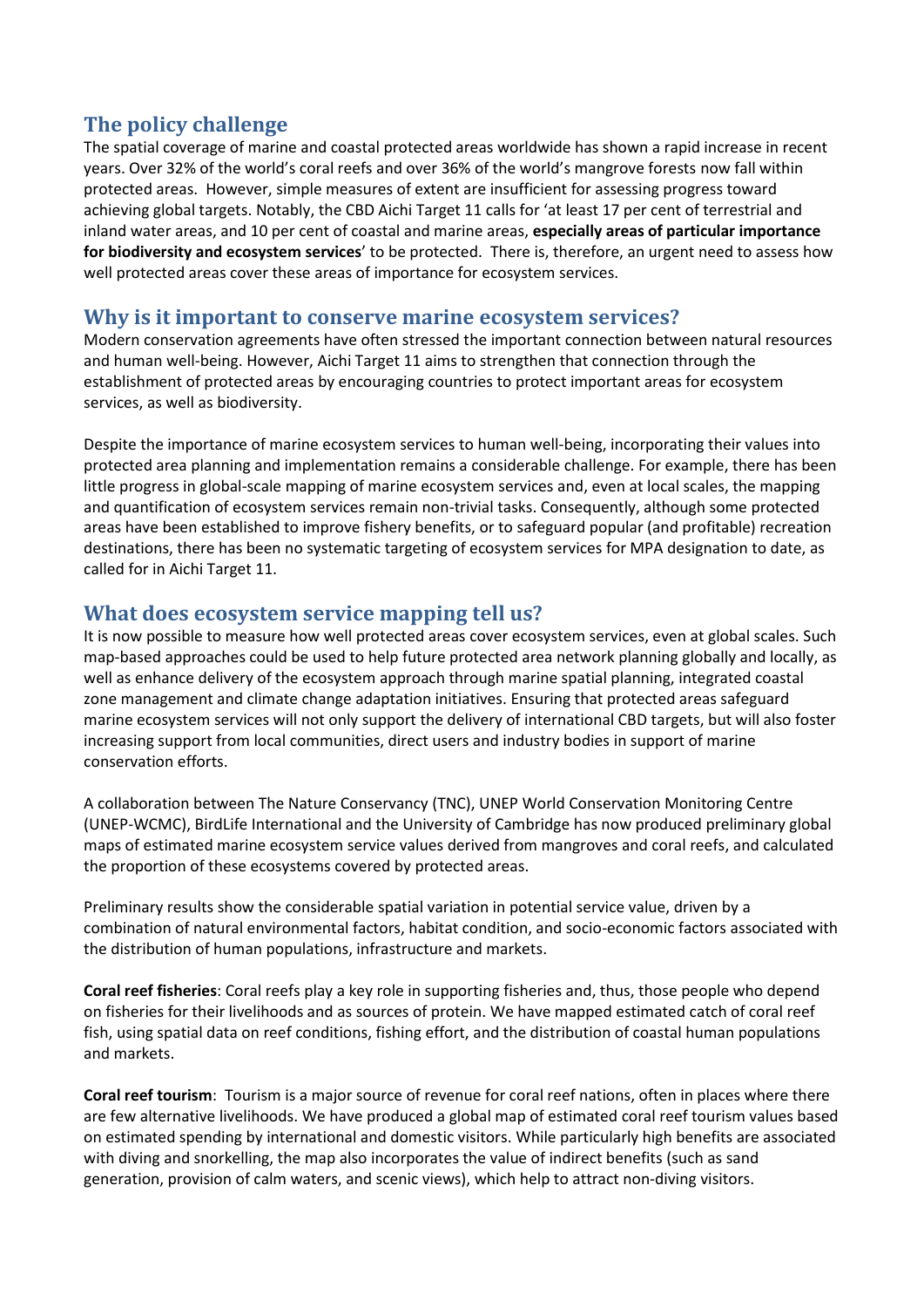**Coastal protection by coral reefs**: Coral reefs are huge physical ramparts that defend many coasts from damage from erosion and wave action during storms. We have produced a global map of estimated coral reef coastal protection values based on proximity of reefs to the shore, storm likelihood, and the value of adjacent coastal resources based on population and infrastructure.

**Carbon storage by mangroves:** Mangrove forests play an important role in global climate regulation. In some places, they have extremely high biomass, with carbon storage values equivalent to or greater than tropical lowland rainforests. However, the spatial variation in mangrove biomass is also considerable. Avoiding mangrove deforestation can contribute to slowing  $CO<sub>2</sub>$  emissions, but the value of avoided deforestation will depend very much on where it occurs. We have produced a map plotting potential mangrove above-ground biomass, as a surrogate for carbon storage values, for all mangrove forests using a climate-based model.

**Mangrove fisheries**: Mangrove forests are 'fish factories,' supporting high levels of fish production that underpin coastal fisheries, providing jobs, income and food security to many coastal human populations. We have created a map showing estimated current catch levels based on modelled potential productivity and modelled fishing intensity (influenced primarily by the distribution of coastal human populations and proximity to markets).



**Maps 1-3:** Sample details of the coral reef ecosystem service maps showing the distribution of estimated values for the islands of north-eastern Caribbean Islands (Puerto Rico in the west to Dominica in the southeast). 1 - weight of fish caught on coral reefs; 2 - reef-related tourism revenue generation; 3 - assets protected by coral reefs.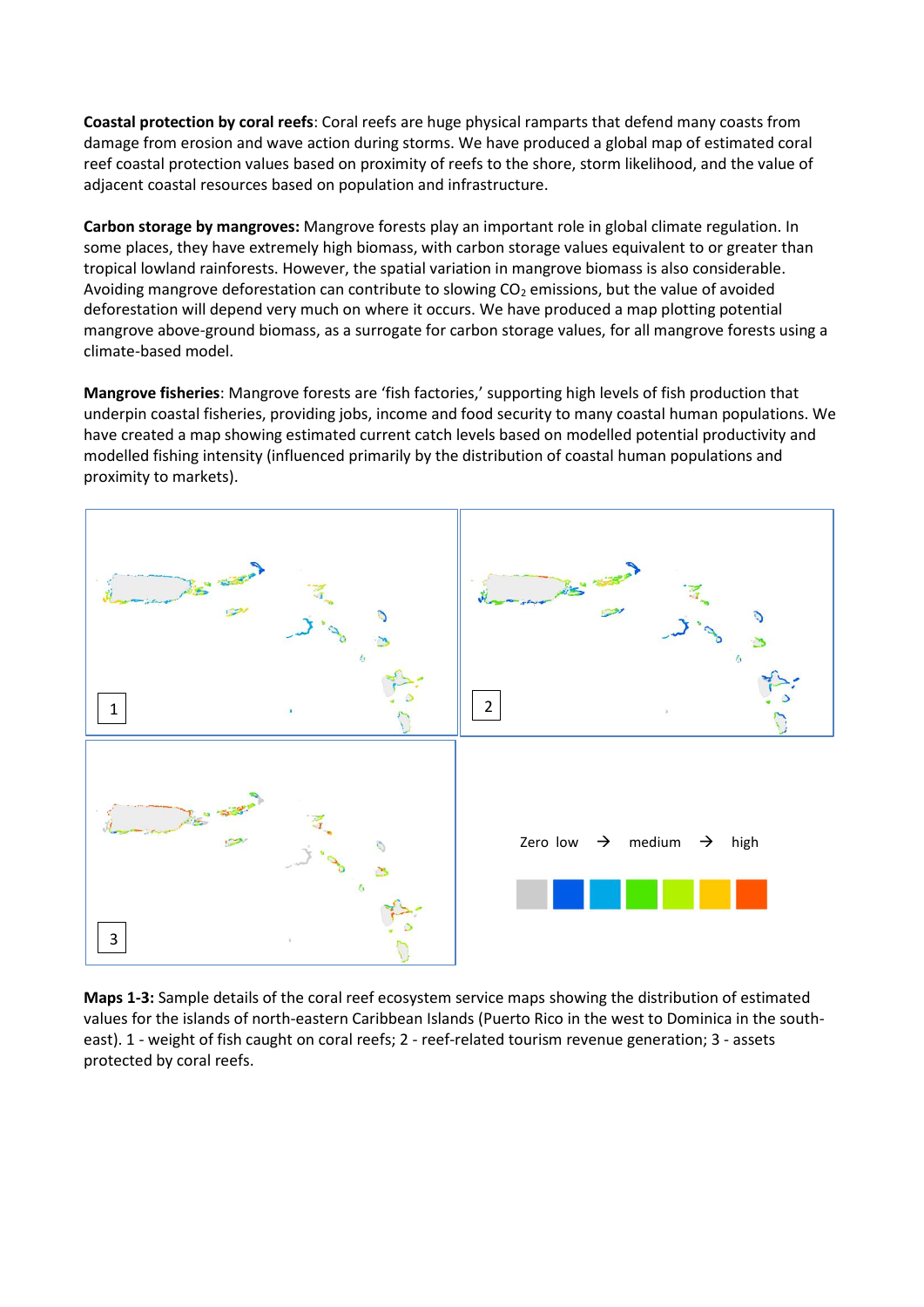

**Maps 4-5:** Sample details of the mangrove ecosystem service maps showing the distribution of estimated values for the islands of central Indonesia. 4 - carbon storage (above-ground biomass) by mangroves; and 5 weight of fish caught in mangroves.

## **How well are ecosystem services covered by protected areas?**

These preliminary maps allow us to quantify the proportion of the value of these ecosystem services covered by protected areas.

For coral reef fisheries, we accounted for the fact that some marine protected areas are designed to enhance or maintain fisheries through no-take areas (NTAs) that prohibit all fishing. These generate fisheries values not *within* their boundaries but outside through adult spill-over and increased larval supply to surrounding areas. We modelled these benefits in surrounding waters and the resulting enhanced values were used, alongside values in non-NTA sites, to estimate the proportion of coral reef fisheries values associated with protected areas.

## **Coral reefs**

About 32% of the world's coral reefs are found in protected areas. Preliminary results suggest that these protected areas support:

- 17% of the global coastal protection value of coral reefs;
- 36% of the global tourism value of coral reefs; and
- 27% of the global fisheries value of coral reefs.

![](_page_3_Figure_10.jpeg)

**Map 6:** Coral reefs of the world with regional charts showing the proportion of total area of reefs (blue), and the proportion of each ecosystem service contained within protected areas (red – coastal protection; green – tourism; and purple – fish catch). Charts are for Atlantic, Middle East, Indian Ocean, Southeast Asia, Australia, and Pacific Islands.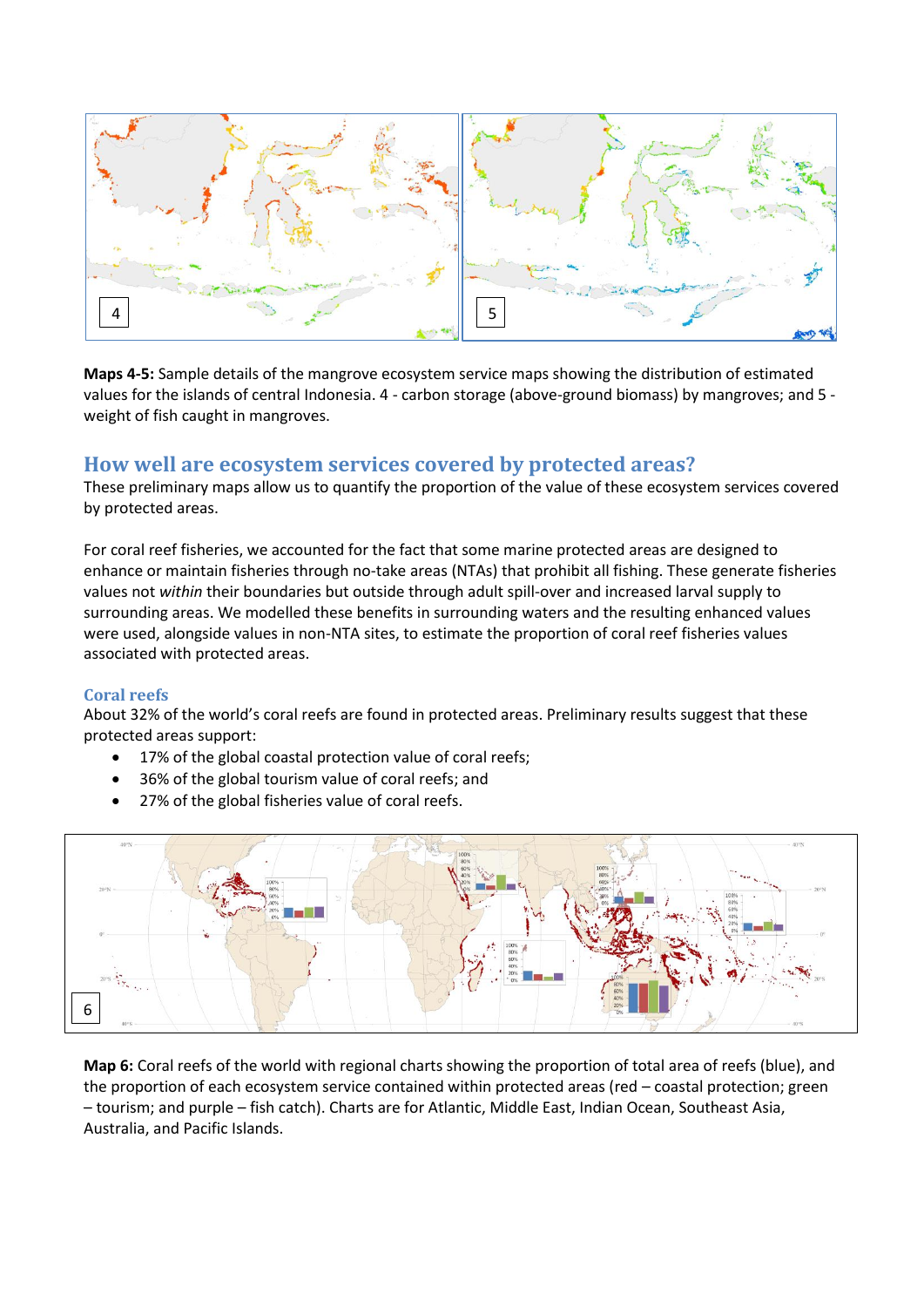**Coastal protection values of coral reefs are poorly represented in protected areas in most regions.** While 32% of reefs are protected, only 17% of their coastal protection value is included, a shortfall that is notable in all regions other than Australia. Within regions, major coral reef nations also reflect this discrepancy (protection of reefs vs. coastal protection values: Indonesia: 29% vs. 19%; Egypt: 60% vs. 27%; Hawaii 88% vs. 15%).

**Coral reef tourism values are moderately well represented in protected areas.** East and Southeast Asia have included a large proportion of their reef tourism value within protected areas (protection of reefs vs. tourism values: Indonesia: 29% vs. 47%; Malaysia: 6% vs. 16%). A different picture appears in the Indian Ocean region where, despite 27% of reefs falling within marine protected areas, only 11% of tourism value is captured. This pattern is also visible at the country level in other areas (protection of reefs vs. tourism values: US Hawaii 88% vs. 22%; US continental: 58% vs. 22%; Brazil: 71% vs. 31%; Tanzania: 47% vs. 20%).

**Coral reef fisheries values show a mixed regional pattern of representation in protected areas**. Both Indian and Pacific Ocean fisheries are less well covered than the protected area extent statistics would suggest. This is largely due to extensive reef areas in very large MPAs in both regions, which raise the spatial coverage but do not include areas of very high fisheries value. NTAs contributed to only 2% of the marine protected area related fish catch, but rose to over 10% in countries like Kenya and Bermuda where a network of multiple NTAs are interspersed with areas where fishing is likely to be enhanced.

The relatively high proportion of tourism values within protected areas is perhaps not surprising given the direct and tangible economic values associated with this service. Similarly, the poor level of coastal protection benefits in protected areas may be understandable—reefs close to population centers are often in poor condition, and may not be a natural target for conservation prioritization. Even in a degraded condition, however, they can greatly reduce wave impacts and provide natural protection from storms. Protected area status could benefit such coral reefs, helping to protect against further declines in reef extent and/or condition, or perhaps even supporting recovery towards a healthy condition where coastal protection benefits might be further enhanced with positive effect on recreation and local livelihoods.

## **Mangroves**

About 36% of the world's mangrove forests are found in protected areas, with preliminary results suggesting that PAs cover:

- 33% of global mangrove biomass
- 30% of mangrove fishery value

![](_page_4_Figure_8.jpeg)

**Map 7:** Coral reefs of the world with regional charts showing the proportion of total area of mangrove forests (green), and the proportion of each ecosystem service contained within protected areas (blue – fish catch; red - carbon). Charts are for North and Central America, South America, West Africa, Middle East, Indian Ocean, Southeast Asia, Australia and New Zealand, and Pacific Islands.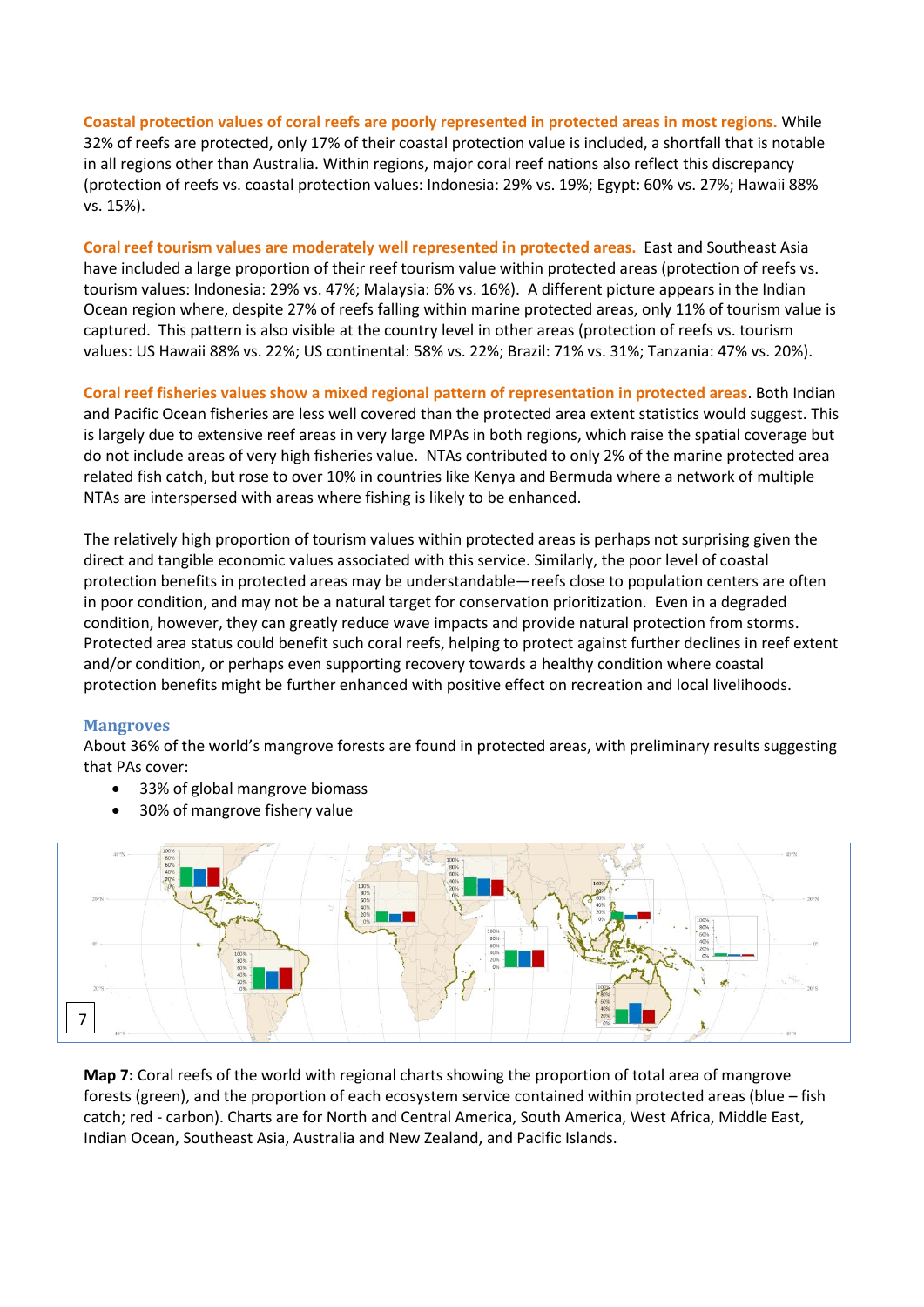**For mangrove fisheries, protected area coverage was low in many regions.** While the East and Southeast Asia region has 20% of its mangroves in protected areas, only 13% of its fisheries value is protected. This pattern also holds true at the country level (protection of mangroves vs. mangrove fisheries values: Indonesia: 20% vs. 10%; Nigeria: 11% vs. 6%; Bahamas: 9% vs. 2%; Philippines: 19% vs. 11%; mainland USA: 78% vs. 28%). In stark contrast, Australia shows a clear focus towards the protection of fisheries (40% vs. 64%).

**Mangrove potential biomass values show a broadly even coverage in almost every region and are very similar to the spatial extents of mangroves protected**. Only the Middle East and Pacific Ocean regions appear to show a slight deviation, with protected areas targeting lower mangrove biomass areas. One recent trend in marine protected area development has been the rapid growth of very large sites (VLMPAs). Such sites have been variously defined, but there are eight sites larger than 100,000 km<sup>2</sup>, which, when combined, include 52% of the coral reefs in protected areas. Such sites have the potential to be particularly important for biodiversity conservation—their extensive coverage potentially enables protection of large-scale ecosystem processes, often in relatively un-impacted settings. In some cases, they also provide value for tourism and recreation, but overall their coverage of ecosystem service benefits is more limited: they cover 17% of the world's coral reefs, less than 2% of the global coastal protection value; less than 8% of the world's coral reef tourism value; and 10% of fish catch.

#### **Key recommendations**

The quantification and mapping of ecosystem services is a rapidly advancing science. We have shown that generalized maps of estimated ecosystem service values can now be developed at global and regional scales. Preliminary results show individual ecosystem services with unique spatial patterns, often linked to the distribution of human populations and markets.

While greater detail is needed (and is already being developed) for modelling and mapping ecosystems services at local scales to inform conservation actions on the ground, these large-scale maps can be used to inform and prioritise broader conservation and development efforts. Ongoing work will assess how well protected areas cover locations with the highest ecosystem service values, relevant to the commitment in Aichi Target 11 to conserve areas of importance for ecosystem services.

While there are many ecosystem services, we have chosen to focus on provisioning and regulating marine services, which have clear and widely recognized direct benefits.

- As they play a critical role in supporting human well-being, **marine ecosystem services need greater and more systematic representation within protected areas.** This should be achieved alongside, rather than as an alternative to, improved coverage and greater representation of biodiversity (at the level of species, important sites, and ecoregions), and should be integrated into ongoing efforts to optimize protected area network expansion,
- **Measures of marine ecosystem services need to be more widely available for protected area planning and management.** The global conservation community should support this by developing guidelines on how to estimate and utilize such measures. The identification and mapping of important areas for ecosystem services will form an important part of this.
- **Effective protected areas that secure and enhance ecosystem services should be recognized and their benefits to society be well documented to build powerful new support and constituencies for protected areas.**